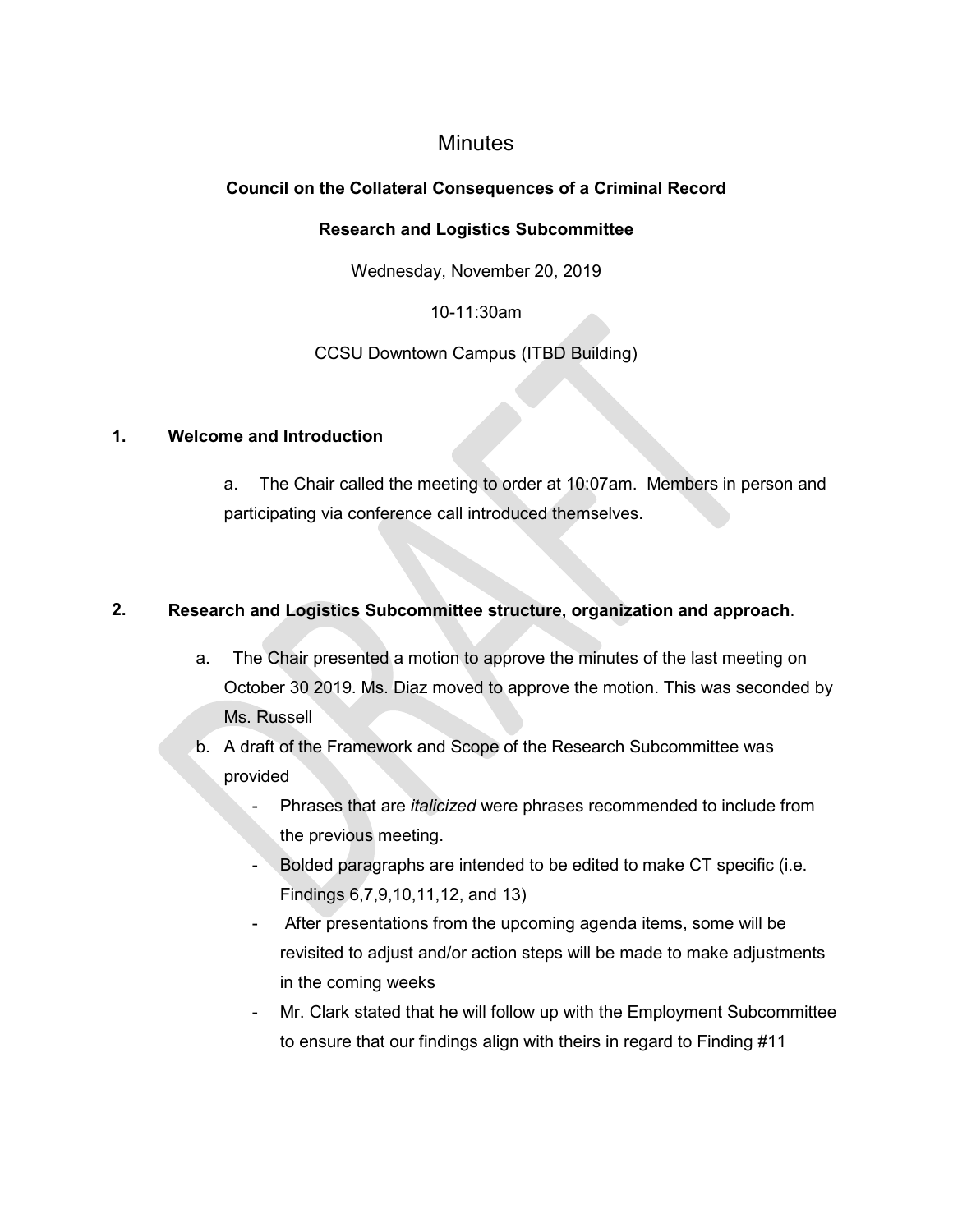**Next steps:** Mr. Clark will edit the proposed scope and framework for the Research Committee to be considered for consensus at the next meeting, utilizing the suggestions made at the meeting

# **3. Expungement Presentation**

- a. Ms. Diaz provided BOPP statistic on pardons
	- This lists data from 2013-2018
	- Identified how many applications were received, how many were deemed eligible, and how many pardons were granted
	- This data shows that the percentage of pardons granted has greatly increased since 2013
- b. Absolute pardon will expunge entire criminal history, including the registry. This exclude offenses that were convicted through federal courts, as well as out of state convictions.
- c. Ms. Diaz presented updates on BOPP's efforts to create an online application
	- Ability to edit and resubmit
	- Ability to track applications and collect information on demographics
	- BOPP cannot extract information based on offenses/convictions (prior to August of this year). Only anecdotal evidence from parole officers can be collected. This new online process will allow for further data collection.
- d. There was some discussion of the necessity of an attorney for this process
	- Ms. Diaz stated that no attorney is necessary for the process, but acknowledge that it may be helpful for certain tasks required of the process
- e. Certificates of employability
	- Awarded by CCSD and BOPP.
	- Can restrict certain job duties;
	- Must be out in community for 90 days with no violations
- f. Ms. Diaz states there are 12 denial reasons listed by BOPP

**Next Steps:** Ms. Diaz was willing to collect more information on how many have been pardoned (misdemeanors v. felonies; demographics). At the next meeting we will discuss how CT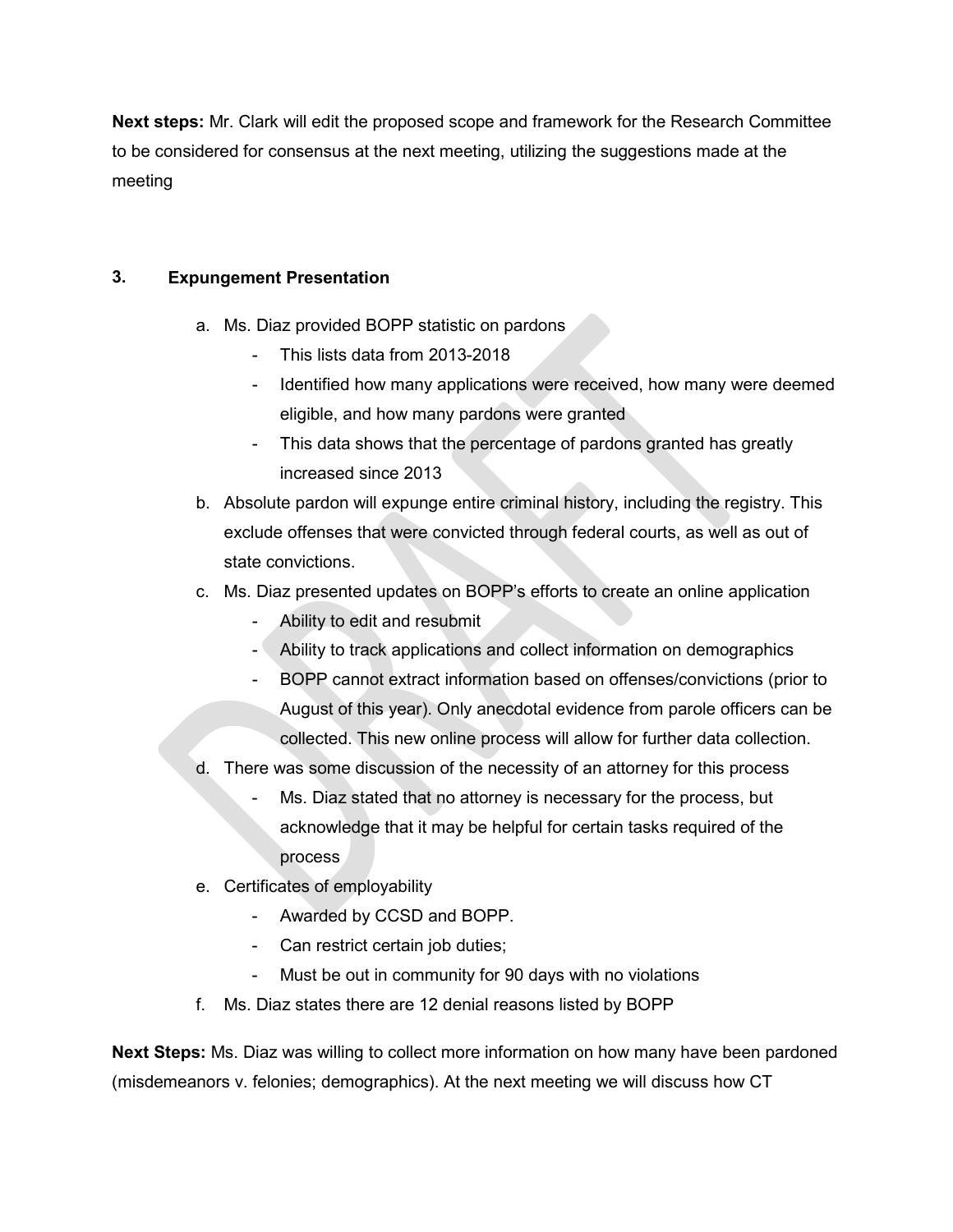compares to other states (mainly New England) on expungement and pardons. This information will also be incorporated into Findings #12 and #13

# **4. Voting Rights Presentation**

- a. Review of attached presentation of "Felony Disenfranchisement" created by Ms. Russell and her students
	- Covered current CT Law, disproportionate impacts, comparison to the rest of New England, historical background into disenfranchisement in CT
	- Also listed were recent bills introduced to legislative bodies for consideration (i.e. HB 7160, SB 25, SB 53, SB 22, HB611)
- b. With respect to the findings:
	- Mr. Clark suggests we completely replace the 6th finding to make more CT specific and highlight the racial/ethnic disproportionality.

**Next Steps:** Make a draft of CT specific findings for next meeting based on the research from Ms. Russell

# **5. NICC Database Presentation- Mr. Patrick**

a. This topic was tabled until the next meeting on December 11, ,2019

**Next steps:** Mr. Patrick will present on this topic at the next meeting.

## **6. Discussion: the role of collateral consequences per the justice system**

- a. We should be skeptical about the origins of many collateral consequences
	- If they are not protecting public safety, why are we enforcing them?

**Next steps:** Exploring historical context; development of legislative history

## **7. Discussion: New Research**

a. Financial Aid and Connecticut Scholarships